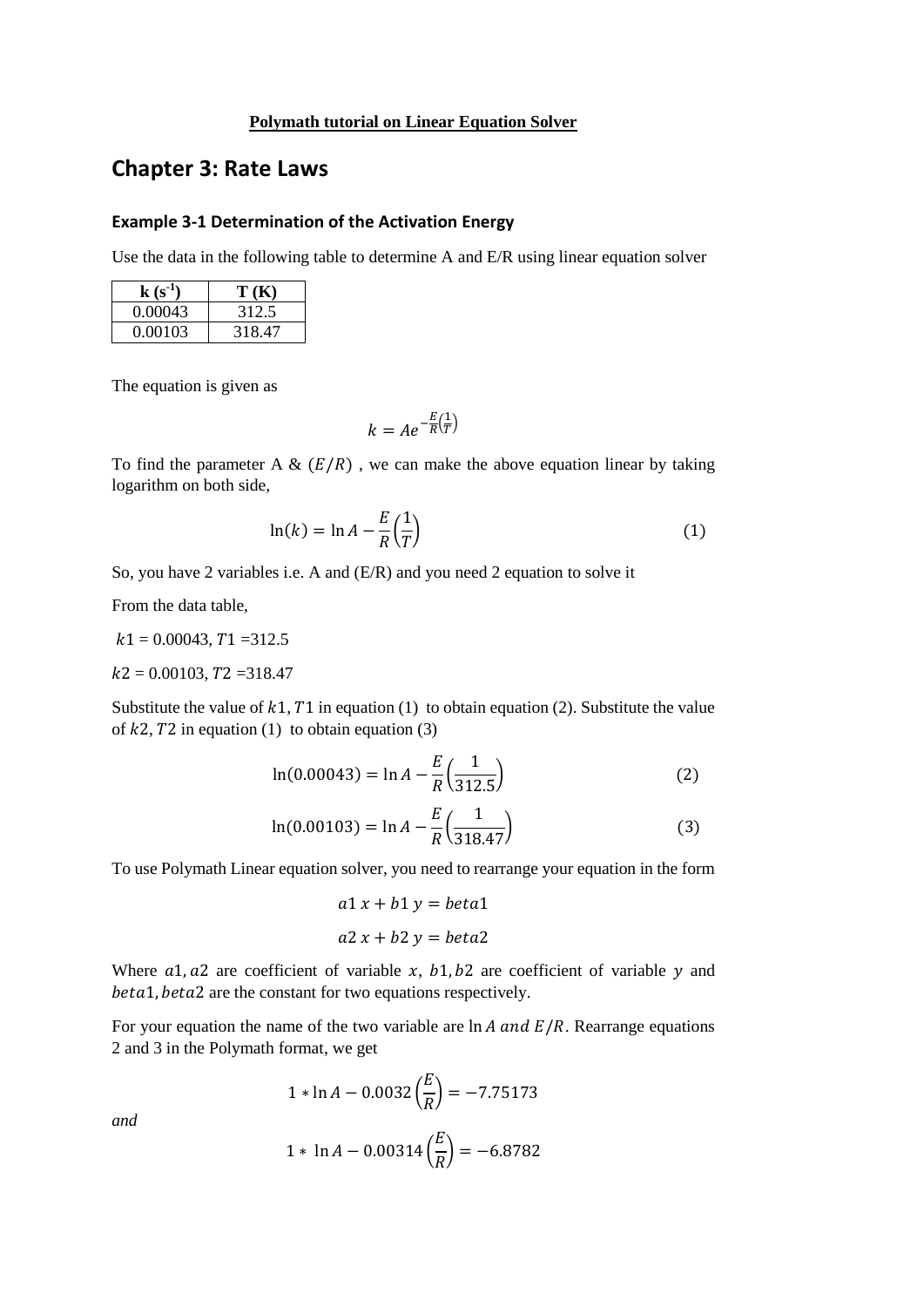From the above 2 equation, we have  $a1=1, a2 = 1, b1 = -0.0032, b2 = -0.00314, beta1 = -7.75173, beta2 = -6.8782$ 

**Step 1:** Open the polymath software. If you don't have it, then refer to the installation instruction available at<http://www.umich.edu/~elements/5e/software/polymath.html>

You will see the following window when you open the polymath

| POLYMATH 6.10 Educational Release     | $\Box$ math> |
|---------------------------------------|--------------|
| Program Window Help<br>File           |              |
| 0 プチ目 * もさ/ A & B B B B   B X !   # ? |              |
|                                       |              |
|                                       |              |
|                                       |              |
|                                       |              |
|                                       |              |
|                                       |              |
| 25-02-2017 CAPS NUM<br>00:11          | /i.          |

**Step 2:** To use the linear solver in Polymath, first click on the "Program" tab present on the toolbar. This will bring up a list of options from which you need to select. In this case we need to solve linear equations so select "LEQ Linear Equations". The shortcut button  $\left( \sqrt{\mathbf{z}} \right)$  is also present on the menu bar

|        | POLYMATH 6.10 Educational Release                                                            |                               | $\Box$<br>Ō |
|--------|----------------------------------------------------------------------------------------------|-------------------------------|-------------|
| File   | Program<br>Window<br>Help                                                                    |                               |             |
| ₿<br>p | <b>LEQ Linear Equations</b>                                                                  | $\mathbb{R}$ $\lambda$ !<br>Ø | 霊?          |
|        | <b>NLE Nonlinear Equations</b><br><b>DEQ Differential Equations</b><br><b>REG Regression</b> |                               |             |
|        |                                                                                              |                               |             |
|        |                                                                                              |                               |             |
|        |                                                                                              |                               |             |
|        |                                                                                              |                               |             |
| 19:07  | 20-03-2017 CAPS NUM                                                                          |                               | h.          |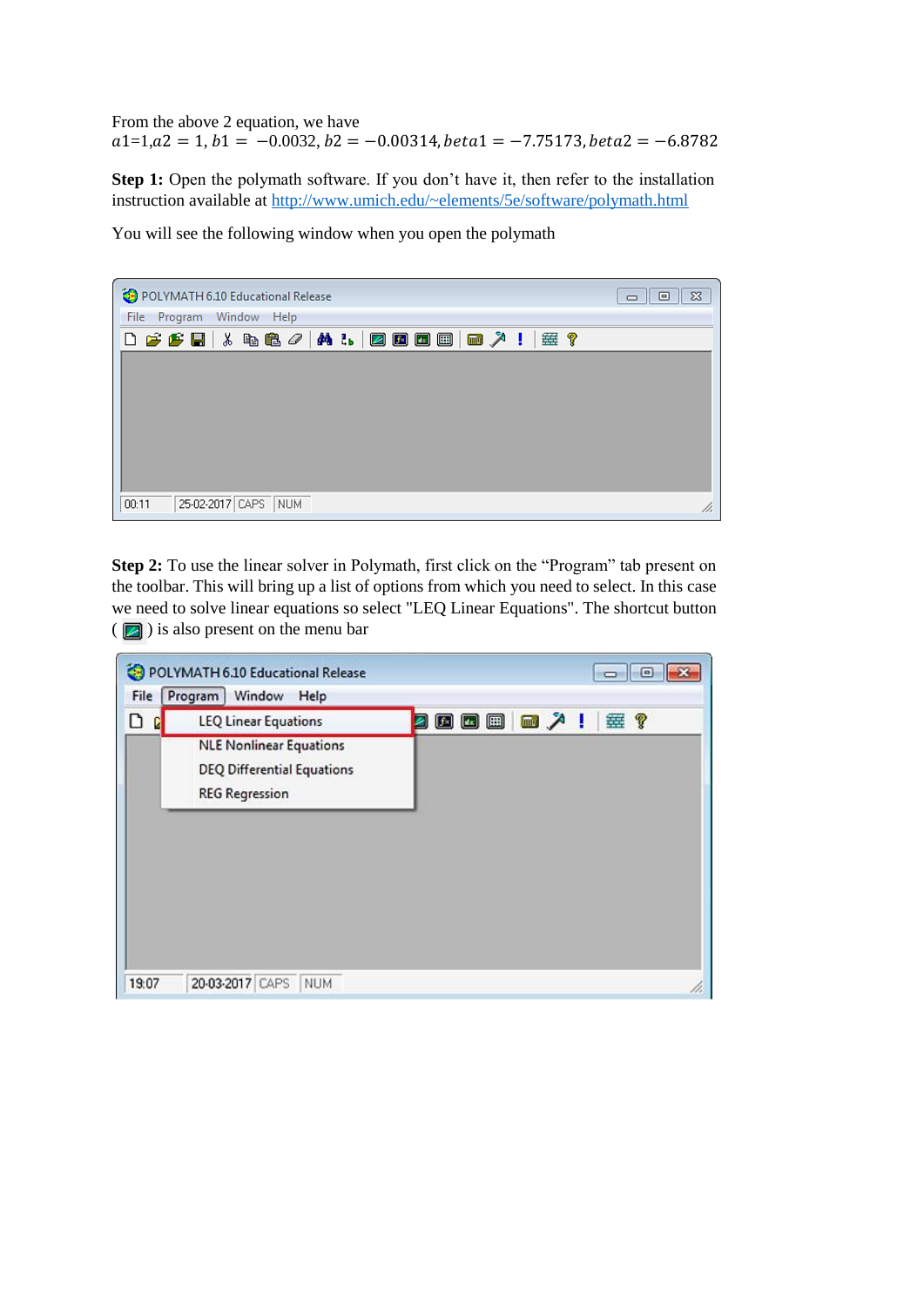**Step 3:** This will bring up another window, which looks like this. Each row corresponds to an equation, and each column corresponds to a variable name i.e. x1, x2, ..., x5, and beta, where "beta" is the constants in the right hand side of the equations. The number of equation must be equal to number of variable. In the current figure, there are 5 equations and 5 variable, however, in our case, there are only 2 variable and 2 equation. So, change the Number of linear equations from 5 to 2.

| Edit<br>Problem Examples Window<br>File<br>Program<br>Help<br>0 <del>2 2 5</del> 5 % & 6 <i>0</i>   A &   2 0 0 0 1<br>■ ↗ !<br>垂?<br>Linear Equations Solver<br>Number of linear equations<br>15.<br>♣<br>Ξ<br>Matrix of Coefficients and beta vector of constants<br>x3<br>beta<br>x1<br>x2<br>x4<br>x5<br>1<br>$\overline{2}$<br>3<br>4 | POLYMATH 6.10 Educational Release<br>o<br>$\Box$ |  |  |  |  |  |  |  |
|--------------------------------------------------------------------------------------------------------------------------------------------------------------------------------------------------------------------------------------------------------------------------------------------------------------------------------------------|--------------------------------------------------|--|--|--|--|--|--|--|
|                                                                                                                                                                                                                                                                                                                                            |                                                  |  |  |  |  |  |  |  |
|                                                                                                                                                                                                                                                                                                                                            |                                                  |  |  |  |  |  |  |  |
|                                                                                                                                                                                                                                                                                                                                            |                                                  |  |  |  |  |  |  |  |
|                                                                                                                                                                                                                                                                                                                                            |                                                  |  |  |  |  |  |  |  |
|                                                                                                                                                                                                                                                                                                                                            |                                                  |  |  |  |  |  |  |  |
|                                                                                                                                                                                                                                                                                                                                            |                                                  |  |  |  |  |  |  |  |
|                                                                                                                                                                                                                                                                                                                                            |                                                  |  |  |  |  |  |  |  |
|                                                                                                                                                                                                                                                                                                                                            |                                                  |  |  |  |  |  |  |  |
|                                                                                                                                                                                                                                                                                                                                            |                                                  |  |  |  |  |  |  |  |
|                                                                                                                                                                                                                                                                                                                                            |                                                  |  |  |  |  |  |  |  |
|                                                                                                                                                                                                                                                                                                                                            |                                                  |  |  |  |  |  |  |  |
|                                                                                                                                                                                                                                                                                                                                            | 5                                                |  |  |  |  |  |  |  |
| Ш<br>Þ                                                                                                                                                                                                                                                                                                                                     |                                                  |  |  |  |  |  |  |  |
| 20-03-2017 CAPS<br>23:26<br><b>NUM</b>                                                                                                                                                                                                                                                                                                     |                                                  |  |  |  |  |  |  |  |

**Step 4**: To change the variable name, first select the column x1, then right click and select "Variable Name…"

| File           | POLYMATH 6.10 Educational Release - [Linear Equations Solver]<br>Edit Problem Examples Window<br>Program | Help       | ▣              | EX |
|----------------|----------------------------------------------------------------------------------------------------------|------------|----------------|----|
|                | 0 <del>6 6 5</del> 6 % 4 6 <i>0 1</i> 4 % 5 0 0 0 0                                                      |            | ୃବ<br>■メ!<br>靈 |    |
|                | Number of linear equations 2<br>Matrix of Coefficients and beta vector of constants                      | ◆          |                |    |
| x1             |                                                                                                          |            |                |    |
| $\overline{1}$ | Cut                                                                                                      | $Ctrl+X$   |                |    |
| $\overline{2}$ | Copy                                                                                                     | $Ctrl + C$ |                |    |
|                | Paste<br>Clear                                                                                           | $Ctrl+V$   |                |    |
|                | Fill All Empty Cells With Zeros                                                                          |            |                |    |
| No File        | Variable Name                                                                                            |            |                |    |
| 23:48          | 2000-2017 LAT 3 THUM                                                                                     |            |                |    |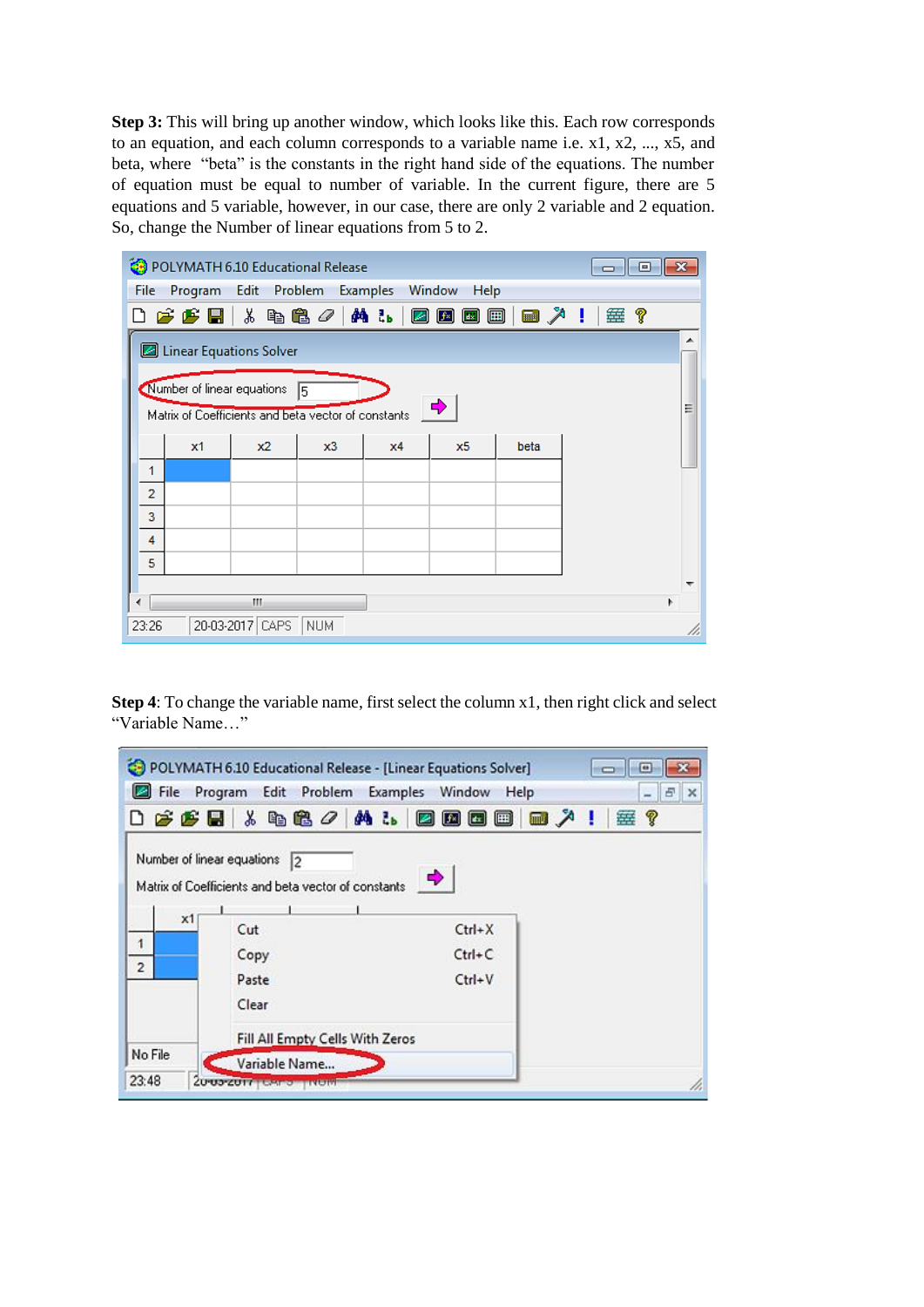|                                                                        | POLYMATH 6.10 Educational Release - [Linear Equations Solver] | $\Sigma$<br>$\blacksquare$               |  |  |
|------------------------------------------------------------------------|---------------------------------------------------------------|------------------------------------------|--|--|
| Program Edit Problem<br>File                                           | Examples Window Help                                          | $F$ $\times$<br>$\overline{\phantom{0}}$ |  |  |
|                                                                        | 0 2 2 5 5 % & 6 4 / 4 % 1 0 0 0 0 0<br>■ 人!                   | 垂?                                       |  |  |
| <u>A Number of linear equations اح</u><br>Matrix of Coefficients and b | POLYMATH                                                      | x                                        |  |  |
| Enter variable name.<br>ок<br>x1<br>x2                                 |                                                               |                                          |  |  |
| Cancel<br>1<br>$\overline{2}$                                          |                                                               |                                          |  |  |
|                                                                        | ∥nA                                                           |                                          |  |  |
| No File<br>No Title                                                    |                                                               |                                          |  |  |
| 20-03-2017 CAPS<br>23:50                                               | NUM                                                           | /i.                                      |  |  |

**Step 5:** Now replace the 1<sup>st</sup> variable name from x1 to lnA and press Ok

**Step 6:** Similarly, rename second variable x2 to E\_R (as E/R can't be entered). The first row under a variable name contains coefficient of that variable in 1<sup>st</sup> equation and second row contains coefficient of the same variable in the second equation.

In this case, a1 and a2 are coefficient of  $\ln A$  with  $a1 = a2 = 1$  in both the equation, so enter the value of a1 in 1st row and a2 in second row under column  $\ln A$ . b1 and b2 are coefficient of E\_R with  $b1 = -0.0032$  and  $b2 = -0.00314$ . Enter these values in corresponding rows under column E\_R. Under column beta, enter the beta values (RHS constant) for both the equation i.e.  $beta = -7.75173$  and  $beta = -6.8782$  in respective rows. After all the values are entered, click on pink arrow  $\rightarrow$  to run the program

|                | POLYMATH 6.10 Educational Release - [Linear Equations Solver]<br>$^{22}$<br> ⊟                       |            |                                                     |                                                  |  |  |
|----------------|------------------------------------------------------------------------------------------------------|------------|-----------------------------------------------------|--------------------------------------------------|--|--|
|                | File<br>Edit Problem<br>Examples Window<br>Program<br>Help<br>$F \times$<br>$\overline{\phantom{a}}$ |            |                                                     |                                                  |  |  |
|                | 0 2 £ 8 1                                                                                            |            |                                                     | 人名 <sup>。 2</sup> 2 A & 2 2 8 8 8 8<br>■↗!<br>垂? |  |  |
|                | Number of linear equations<br>12                                                                     |            |                                                     |                                                  |  |  |
|                |                                                                                                      |            | Matrix of Coefficients and beta vector of constants | ➾                                                |  |  |
|                | <b>InA</b>                                                                                           | $E_R$      | beta                                                |                                                  |  |  |
| 1              |                                                                                                      | $-0.0032$  | $-7.75173$                                          |                                                  |  |  |
| $\overline{2}$ |                                                                                                      | $-0.00314$ | $-6.8782$                                           |                                                  |  |  |
|                |                                                                                                      |            |                                                     |                                                  |  |  |
|                |                                                                                                      |            |                                                     |                                                  |  |  |
|                |                                                                                                      |            |                                                     |                                                  |  |  |
|                | No Title<br>linear.pol                                                                               |            |                                                     |                                                  |  |  |
|                | 21-03-2017 CAPS<br><b>NUM</b><br>18:54<br>11.                                                        |            |                                                     |                                                  |  |  |